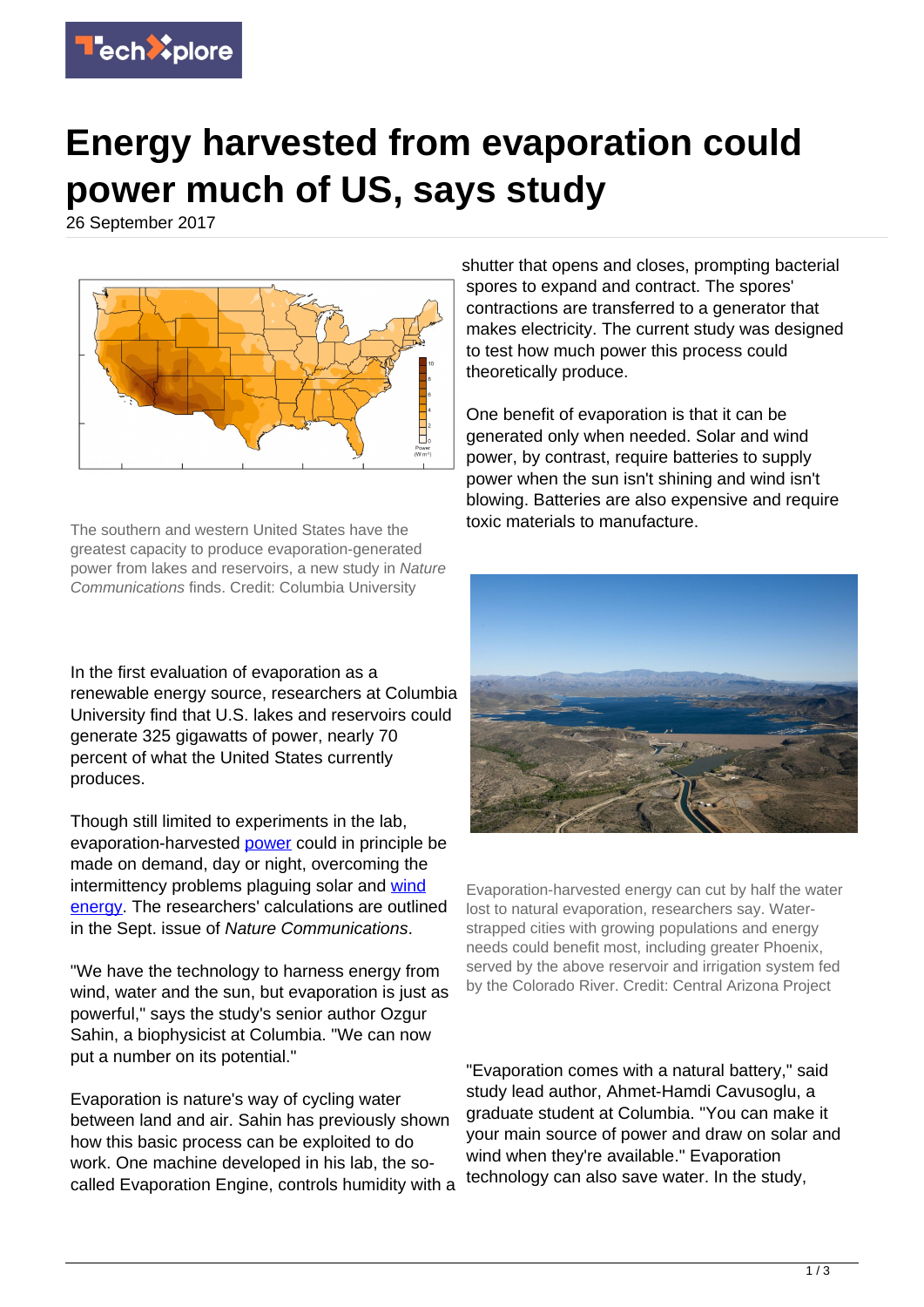

researchers estimate that half of the water that evaporates naturally from lakes and reservoirs into the atmosphere could be saved during the energyharvesting process. In their model, that came to 25 trillion gallons a year, or about a fifth of the water Americans consume.

States with growing populations and sunnier weather can best capitalize on evaporation's capacity to generate power and reduce water waste, in part because evaporation packs more energy in warm and dry conditions, the researchers say. Drought-prone California, Nevada and Arizona could benefit most.

The researchers simplified their model in several ways to test evaporation's potential. They limited their calculations to the United States, where weather station data are readily accessible, and excluded prime locations such as farmland, rivers, the Great Lakes, and coastlines, to limit errors associated with modeling more complex interactions. They also made the assumption that technology to harvest energy from evaporation efficiently is fully developed.

Klaus Lackner, a physicist at Arizona State University who was not involved in the study, expressed support for the team's findings. Lackner is developing artificial trees that draw carbon dioxide from the air, in part, by harnessing the power of [evaporation](https://techxplore.com/tags/evaporation/).

"Evaporation has the potential to do a lot of work," he said. "It's nice to see that drying and wetting cycles can also be used to collect mechanical energy."

The researchers are working to improve the [energy](https://techxplore.com/tags/energy/) efficiency of their spore-studded materials and hope to eventually test their concept on a lake, reservoir, or even a greenhouse, where the technology could be used to simultaneously make power and limit [water](https://techxplore.com/tags/water/) loss.

 **More information:** Ahmet-Hamdi Cavusoglu et al, Potential for natural evaporation as a reliable renewable energy resource, Nature Communications (2017). [DOI:](http://dx.doi.org/10.1038/s41467-017-00581-w) [10.1038/s41467-017-00581-w](http://dx.doi.org/10.1038/s41467-017-00581-w)

Provided by Columbia University